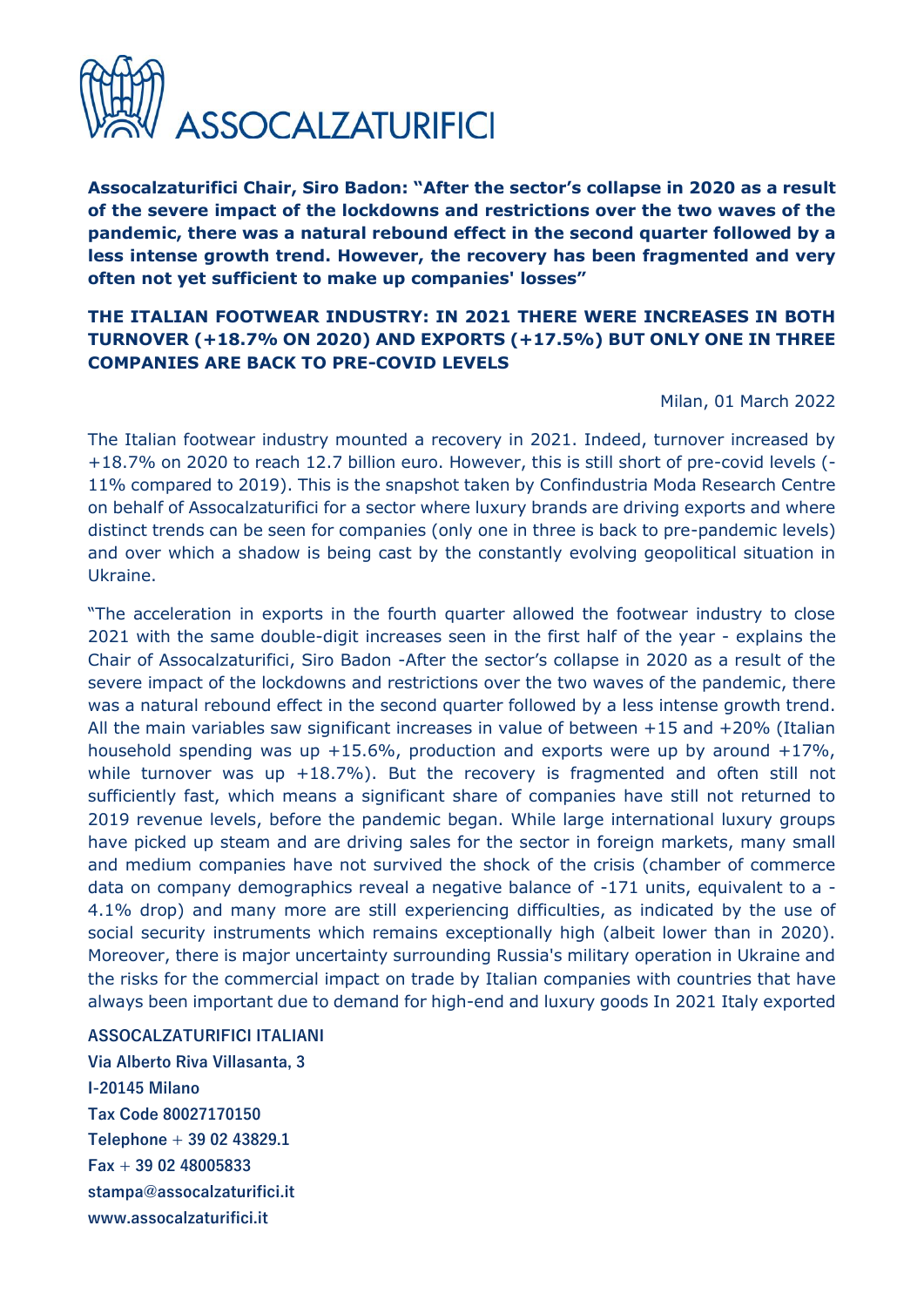

footwear to the two countries for a total combined value of approximately 317 million euro and the shortfall on pre-covid levels (where combined sales were 346.4 million euro) was gradually being eroded (after a combined increase of +9.3% on 2020)".

In detail, exports enjoyed the second-best result ever, including net of inflation (with a final figure of 10.3 billion euro). The two leading export destinations, Switzerland and France, that are traditionally linked to manufacturing on contract, fared particularly well (with the former increasing by +16.2% in value terms on 2020 during the first 11 months of the year, and the latter up  $+24\%$ ). But the USA ( $+42\%$ ) and China ( $+37.5\%$ ) also saw a strong performance and the latter is now well above 2019 levels.

From the leading 20 destination markets, only 3 experienced a fall in 2021: UK, Japan and South Korea (with the latter bringing to an end its stretch of robust and constant growth over the previous years). Finally, there is concern for the Russian-Ukrainian situation which will inevitably put the brakes on the recovery described above given the strategic importance of these two markets for Italian footwear.

The balance of trade surplus is up (+22% between January and November), and is expected to be just under 5.2 billion for the year as a whole.

On the domestic front, however, despite an increase of  $+15.6\%$  in value terms and  $+12.1\%$ in volume, Italian household spending is still 11.1% down on 2019 levels, which were already highly unsatisfactory. The analysis by merceological category reveals increases of around +16% in expenditure on 2020 for classic men's shoes and +18% for classic women's shoes; both these items had been severely affected in 2020 due to the sharp reduction in occasions for using them and are still approximately -20% down on pre-pandemic levels; there was a +14% increase for children's shoes; a +16.3% increase for sports shoes and sneakers (where the shortfall on 2019 stands at -4%). Finally, there was a limited increase for slippers  $(+6%)$ , but this was sufficient to make up the gap with the pre-covid situation  $(+0.3%)$ , given their widespread use during the time people were confined to their homes in 2020 and the resulting more modest reduction in purchases for the category.

Expenditure by foreign tourists continues to be well below pre-pandemic levels.

In terms of employment, in 2021 there were a total of 3,981 active footwear manufacturers in Italy, representing a negative balance of -171 units compared to December 2020. The sector's workforce fell to 70,586, i.e. there were -1,296 less workers than in 2020 (-1.8%) If component manufacturers are also taken into account, the balance is even more negative: -312 companies and -2,067 employees compared to 2020, across both industrial and craft sectors. The number of active companies is down for all regions. In terms of the workforce,

**ASSOCALZATURIFICI ITALIANI**

**Via Alberto Riva Villasanta, 3 I-20145 Milano Tax Code 80027170150 Telephone + 39 02 43829.1 Fax + 39 02 48005833 stampa@assocalzaturifici.it www.assocalzaturifici.it**